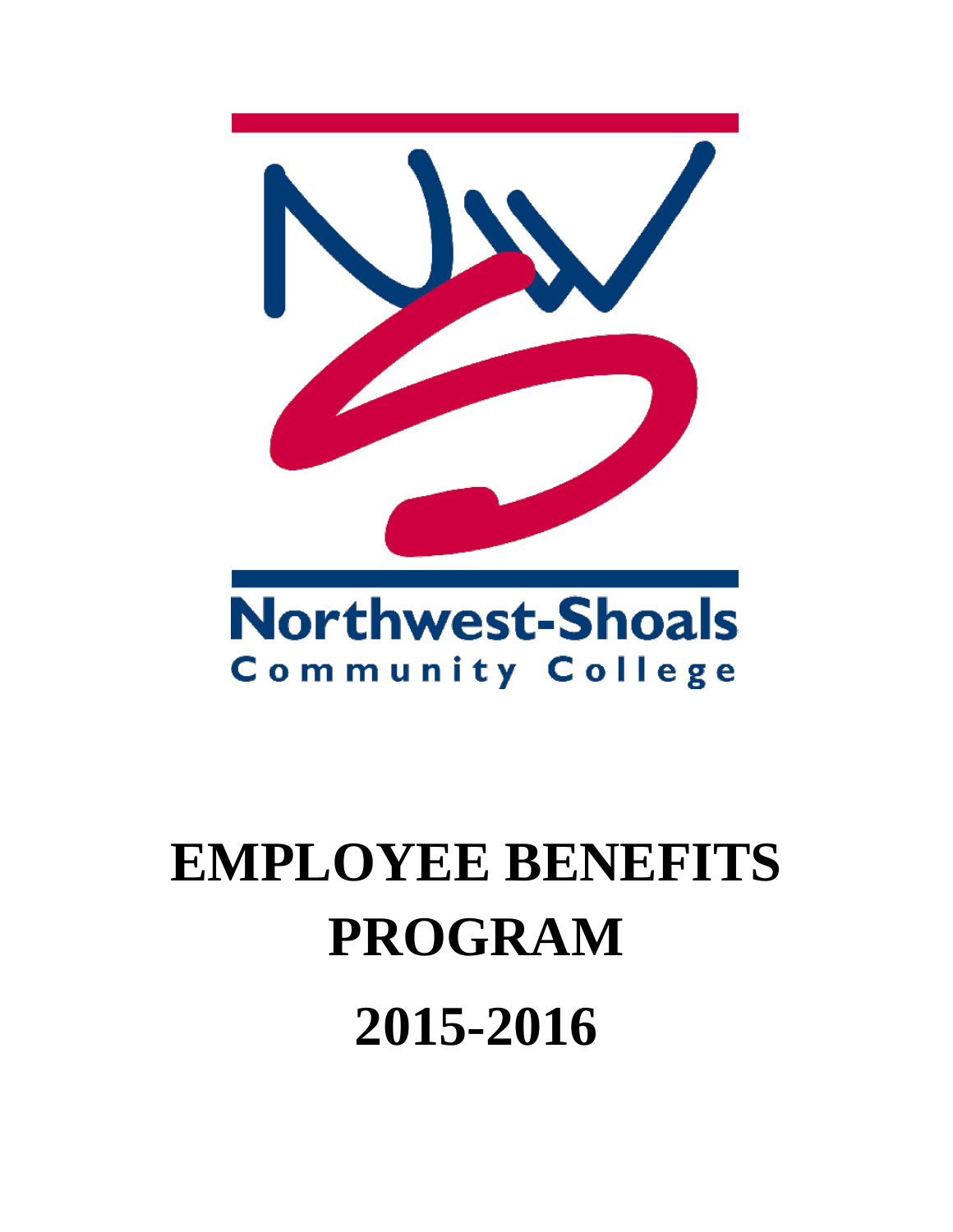#### **FULL-TIME PERMANENT**

#### **EMPLOYEE BENEFITS PROGRAM**

| <b>BENEFIT</b>                                                              | <b>WHO PAYS</b>  | <b>ELIGIBILITY</b>                                                          | <b>AVAILABILITY</b>                                                                                                                       |
|-----------------------------------------------------------------------------|------------------|-----------------------------------------------------------------------------|-------------------------------------------------------------------------------------------------------------------------------------------|
| <b>Vacation</b><br>(Administrative<br>and Support<br><b>Personnel Only)</b> | College          | $0-4$ years<br>5-9 years<br>$10-14$ years<br>$15-19$ years<br>Over 20 years | 1 day per month<br>1.25 days per month<br>1.50 days per month<br>1.75 days per month<br>2 days per month<br>(maximum 60 days per<br>year) |
| <b>Holidays</b>                                                             | College          | Immediately                                                                 | 10 days per year                                                                                                                          |
| <b>Closed Days</b>                                                          | College          | Immediately                                                                 | 5 days per year                                                                                                                           |
| <b>Sick Leave</b>                                                           | College          | Immediately                                                                 | 1 day per month                                                                                                                           |
| <b>Sick Leave Bank</b>                                                      | Employee         | Apply and contribute 5<br>sick days                                         | May draw up to 15 days                                                                                                                    |
| <b>Court Attendance</b>                                                     | College          | Documentation                                                               | Full Pay                                                                                                                                  |
| <b>Military Leave</b>                                                       | College          | Prior approval<br>documentation                                             | 21 days per year                                                                                                                          |
| <b>Maternity Leave</b>                                                      | Employee         | Prior approval                                                              | Up to 1 year                                                                                                                              |
| <b>Emergency Leave</b>                                                      | College          | Notification<br>(non-faculty)                                               | 3 days per year<br>$(Faculty - 0 days)$                                                                                                   |
| <b>Personal Leave</b>                                                       | College          | Prior Approval                                                              | 2 days per year - Staff<br>5 days per year – Faculty                                                                                      |
| <b>Leave of Absence</b>                                                     | Employee         | Prior<br>approval/Chancellor                                                | Up to 1 year                                                                                                                              |
| <b>Medical Insurance</b><br>(Employee)                                      | College/Employee | <b>Immediately or Open</b><br>Enrollment                                    | PEEHIP or HMO<br>$$15/month*$                                                                                                             |
| <b>Medical Insurance</b><br>(Family)                                        | College/Employee | <b>Immediately or Open</b><br>Enrollment                                    | PEEHIP or HMO<br>\$177/month*                                                                                                             |

| * \$50/month if employee and/or   |                         | Single | $Member +$ | Member, Spouse |
|-----------------------------------|-------------------------|--------|------------|----------------|
| spouse uses tobacco products      |                         |        | Children   | $+$ Children   |
| * \$50/month if employee and/or   | Out-of-Pocket           | \$15   | \$177      | \$202          |
| spouse does not complete Wellness | <b>State Allocation</b> | \$714  | \$714      | \$714          |
| requirements                      | <b>Total Premium</b>    | \$729  | \$891      | \$916          |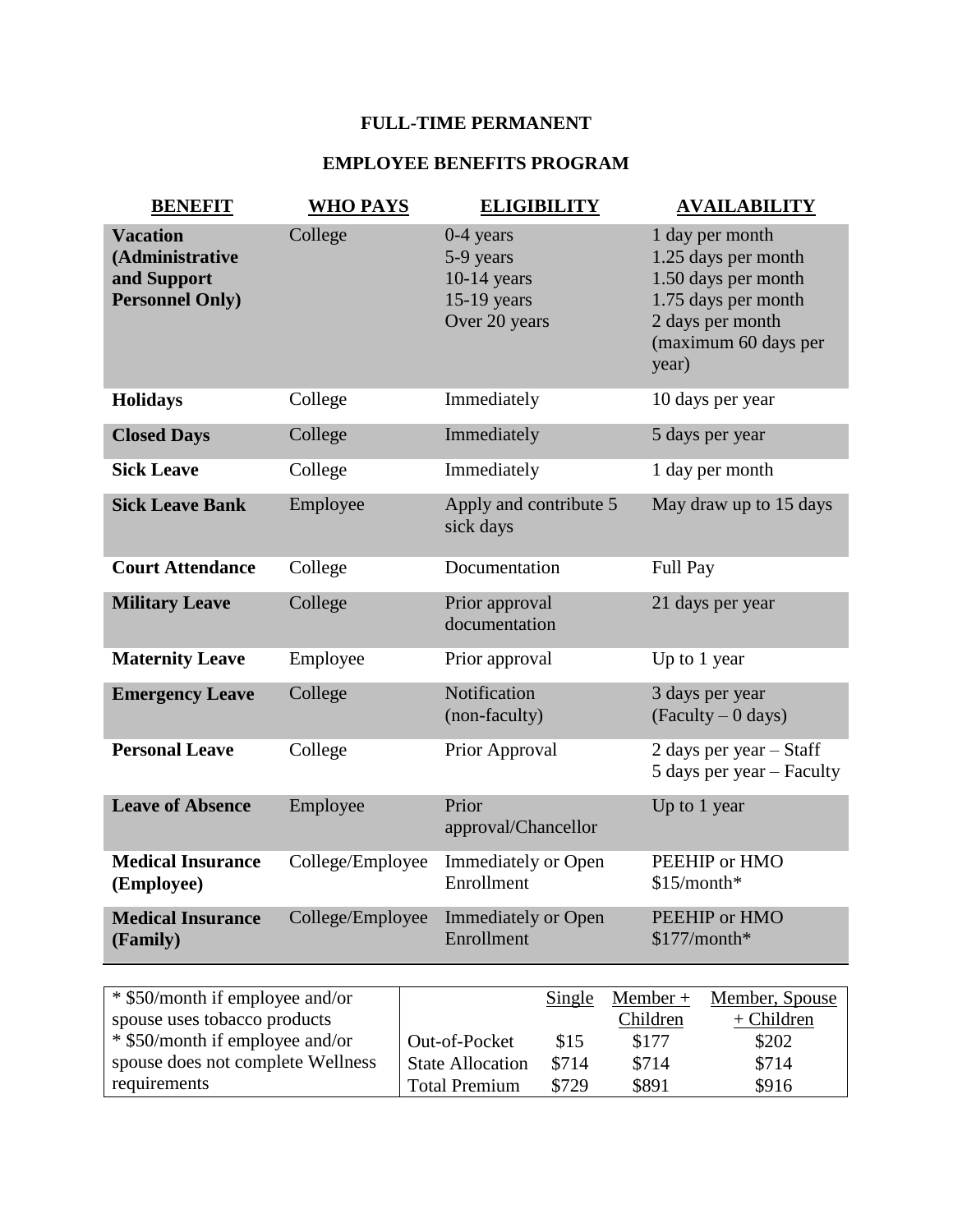| <b>BENEFIT</b>                                                                                                                                                                                                       | <b>WHO PAYS</b> | <b>ELIGIBILITY</b>                                | <b>AVAILABILITY</b>                                                                                                |
|----------------------------------------------------------------------------------------------------------------------------------------------------------------------------------------------------------------------|-----------------|---------------------------------------------------|--------------------------------------------------------------------------------------------------------------------|
| <b>Supplemental Insurance</b><br><b>Cancer (Individual or Family)</b><br><b>Indemnity (Individual or</b><br><b>Family</b> )<br>Dental (Individual)<br><b>Dental (Family)</b><br><b>Vision (Individual or Family)</b> | Employee        | Immediately or<br><b>Open Enrollment</b>          | Southland<br>\$38 per month<br>\$38 per month<br>\$38 per month<br>\$45 per month<br>\$38 per month                |
| <b>Life Insurance</b>                                                                                                                                                                                                | College         | Immediately<br>After 1 year                       | \$15,000<br>$(H20 - H35)$ prorated)<br>1 x Annual Salary                                                           |
| <b>Health Care Flexible Account</b>                                                                                                                                                                                  | Employee        | Immediately                                       | <b>PEEHIP</b>                                                                                                      |
| <b>Retirement</b>                                                                                                                                                                                                    | Employee        | Immediately<br>Vested in 10 years                 | See Chart on Back                                                                                                  |
| <b>RSA-1 Deferred</b><br><b>Compensation Plan</b>                                                                                                                                                                    | Employee        | Immediately                                       | <b>Retirement Systems of Alabama</b>                                                                               |
| <b>Tuition Reimbursement</b>                                                                                                                                                                                         | College         | Full-time $& H-35$<br>Employees $&$<br>Dependents | After 1 yr $-1/3$ waiver of tuition<br>After 2 yrs - 2/3 waiver of tuition<br>After 3 yrs - Full waiver of tuition |
| <b>Wellness Program</b>                                                                                                                                                                                              | College         | Immediately                                       | Located in Gym                                                                                                     |

**Note:** An employee is considered full-time, permanent if he/she is working over 20 hours per week in a permanent position. Part-time employees and temporary employees should contact Human Resources and/or Payroll for eligibility of benefits.